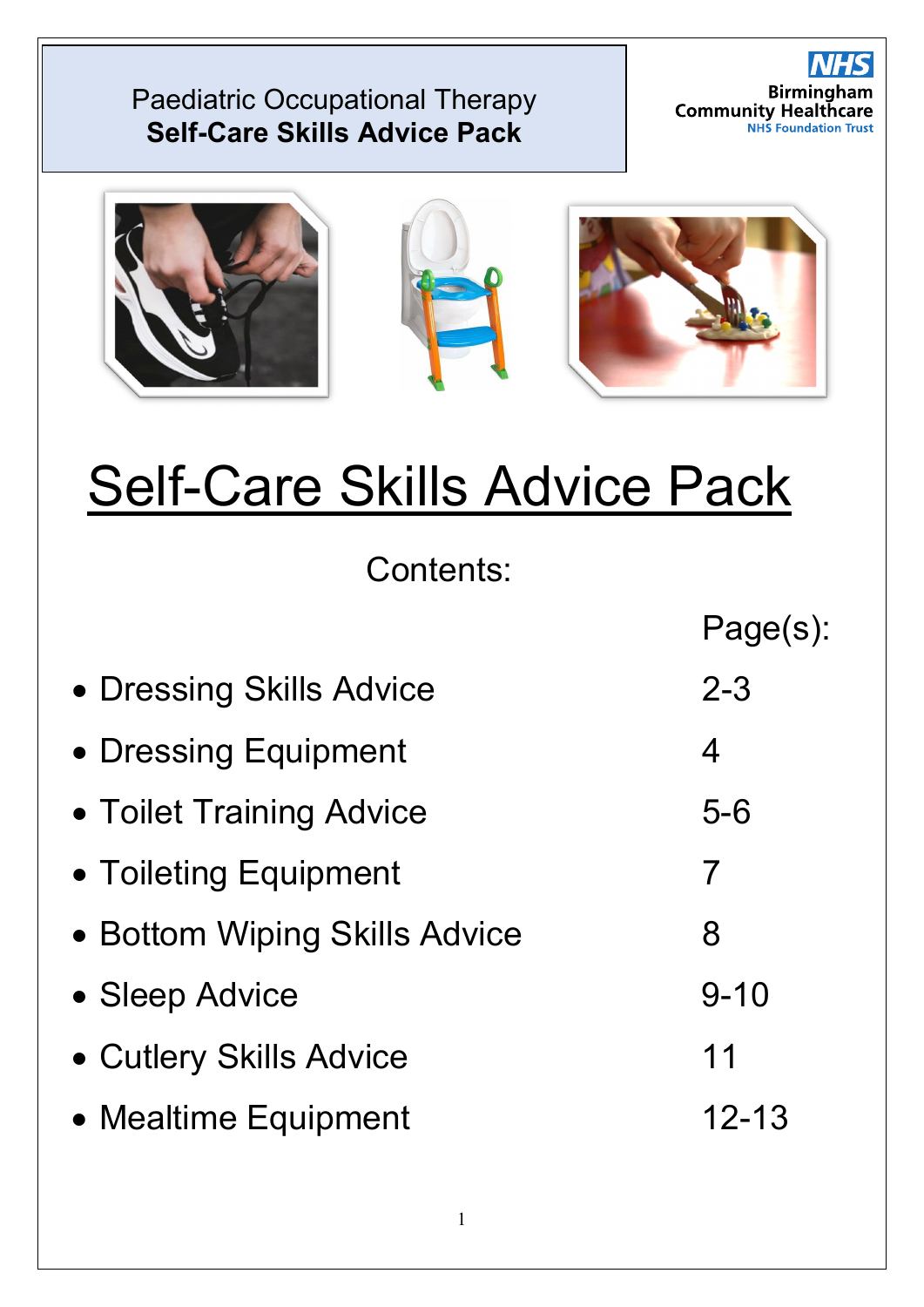# **Occupational Therapy Advice Sheet Self-Care Skills Advice Pack Dressing**

Dressing is a complex task that involves a variety of skills. We require planning, organisation and sequential skills to work out the order of dressing along with where we need to position ourselves for the task. Gross motor skills are required for balance and fine motor skills are required for fastening buttons and zips.

## **Possible difficulties children may experience**

- 1. Maintaining balance during dressing
- 2. Fine motor skills when using fastenings (zips, buttons, laces)
- 3. Sequencing the activity (putting on clothes in the correct order)
- 4. Organising the clothes on the body (putting on clothes the correct way round)
- 5. Getting changed for P.E lessons
- 6. Undressing their bottom half for toileting

- Practise independence with dressing at less stressful times, such as at bath time, weekends or school holidays
- A child will be able to undress before they can dress themselves, therefore practice undressing first
- Practice with easier, looser clothes such as pyjamas
- Practice in front of a mirror so that the child can see what they are doing, this helps to provide visual cues for hard to see clothing like top buttons
- Encourage the child to sit on a chair or on the floor to support with balance
- Elasticised waistbands and minimal fastenings are helpful when first learning to dress. For girls wearing trousers rather than tights is easier on days when PE is planned
- Clothes that have a motif / picture on the front or another distinguishing feature allow the child to recognise when clothing is on the right way round
- Focus on one item of clothing at a time. Start the first steps of the process for the child and then encourage them to continue. Gradually encourage the child to do more for themselves as they become more confident
- Verbally reinforce the dressing process. For example, when dressing into trousers talk through the trouser going over the foot, ankle and knee etc



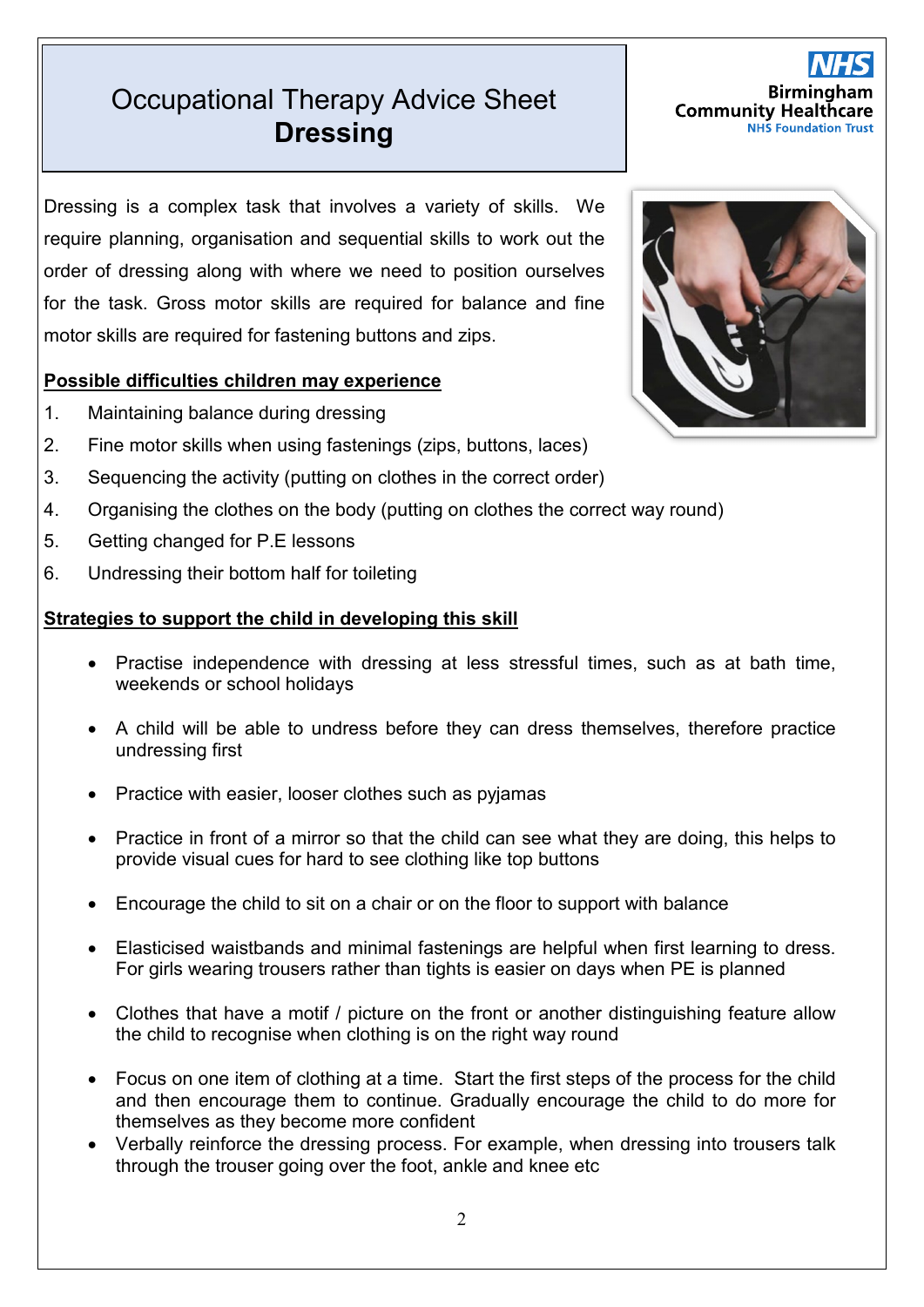

- Having a dressing sequencing chart can be useful to provide visual cues for the order of dressing
- A reward system can be useful if felt appropriate. One idea to increase motivation is getting dressed to go out to play. For example changing socks, shoes, and putting on coat etc

#### **Practicing buttons, zips, laces and socks**

- Practising threading tasks will help with understanding the concept of pushing a button through a hole or zip through the clasp
- Practise fastening of buttons and zips on clothes laid out in front of your child
- Start with larger, flat buttons and then progress onto smaller ones
- Use a pipe cleaner to thread through the clasp of the zip to help with identifying where the zip needs to be housed. Attach a key ring or toy to the zip to support pulling up
- Sew different sized buttons on to strips cut from flannels or old pieces of material and cut holes in strips of flannel or pieces of the material. Encourage your child to attach the pieces together in a chain
- For socks, practice the movements required by using a hair band whilst sitting, encourage your child to place their foot through the hair band so that it fits around the ankle
- For laces, choose one method of lace tying, and teach it consistently. If the child is left handed find a left handed adult to help them with this skill
- Make sure that you and the child are side by side rather than opposite each other when you demonstrate
- When starting with shoe laces try with two differently coloured laces tied together as it will make it easier for you to describe which lace you want the child to manipulate
- Split up the entire process and teach it in steps, making sure the child is confident in each step before moving on

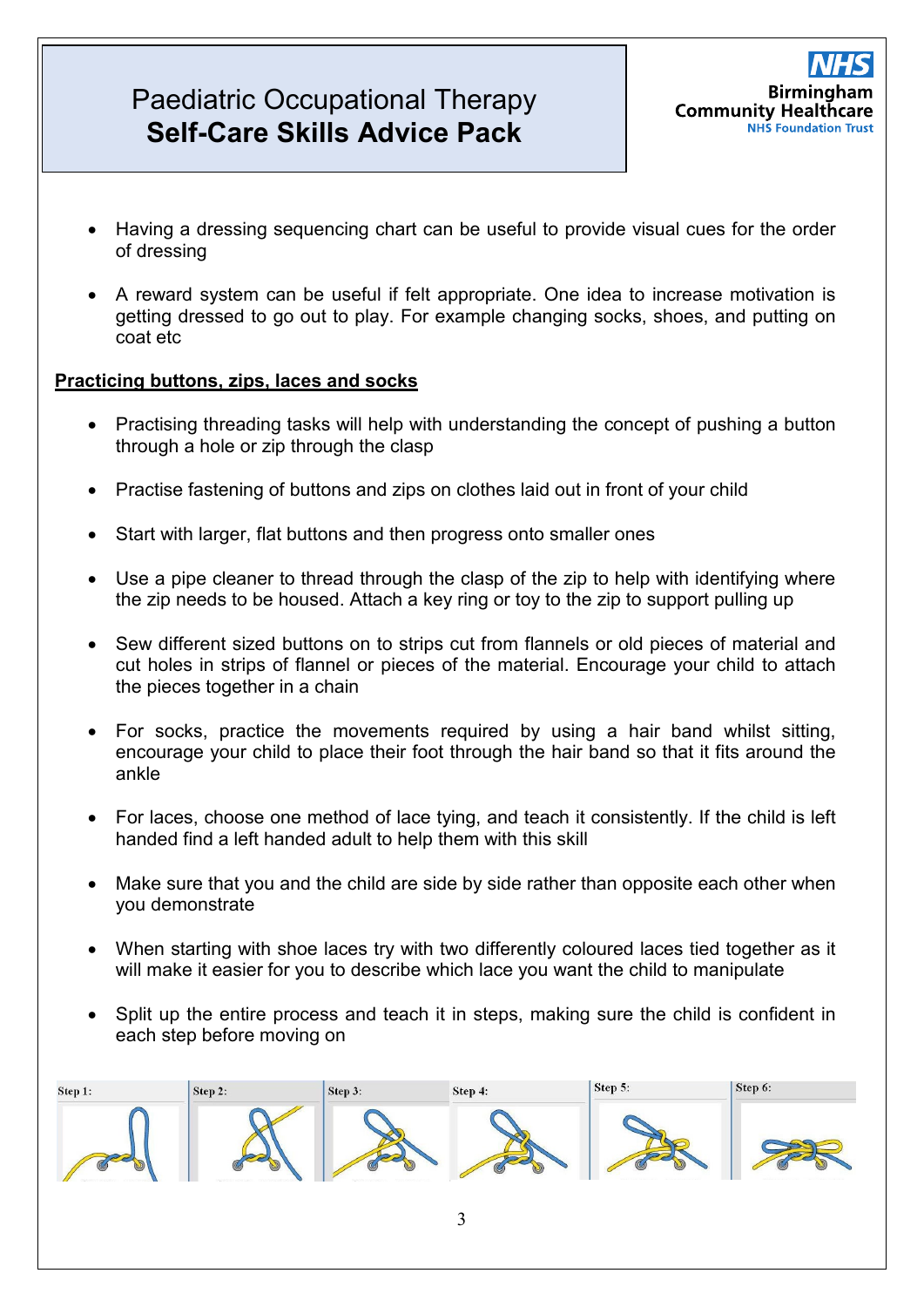# Occupational Therapy Equipment Advice **Self-Care Skills Advice Pack Dressing**



Dressing equipment aids can support the child in practicing and become more independent in the skill.

| Equipment                                                   | Used for                                                                                                                                                                                                                                     | Where to purchase                                                                                                                   |
|-------------------------------------------------------------|----------------------------------------------------------------------------------------------------------------------------------------------------------------------------------------------------------------------------------------------|-------------------------------------------------------------------------------------------------------------------------------------|
| <b>Button</b><br><b>Hook</b>                                | The one handed buttoning aid hook<br>is a dressing aid and a simple tool<br>for anyone who has trouble with<br>buttons.<br>This simple tool provides support to<br>button pants, trousers, shirts and<br>blouses. It has a comfortable grip. | https://www.otstores.co.uk/p/butt<br>on hooks/category/77                                                                           |
| <b>Bra Angel</b>                                            | The bra angel supports<br>independence of fastening bras for<br>young ladies who have the use of<br>one hand.                                                                                                                                | https://www.completecareshop.c<br>o.uk/dressing-and-comfort-<br>aids/dressing-aids/bra-angel-<br>dressing-aid                       |
| <b>Coiler Shoe Laces</b><br>(also known as Spring<br>Laces) | These elastic based laces do not<br>require tying. Lace<br>the shoes up and release the laces<br>at the required<br>pressure and the lace will coil to<br>keep in place.                                                                     | https://www.completecareshop.c<br>o.uk/dressing-and-comfort-<br>aids/elastic-and-specialist-shoe-<br>laces/coiler-shoe-laces-black  |
| <b>Elastic Shoelaces</b>                                    | Shoes can be pre-laced and tied,<br>allowing them to be<br>slipped on or off without tying each<br>time. Feature flat<br>style laces that stay securely tied.                                                                                | https://www.completecareshop.co.<br>uk/dressing-and-comfort-<br>aids/elastic-and-specialist-shoe-<br>laces/elastic-shoe-laces-black |
| <b>Lace Locks</b>                                           | These lace locks hold the<br>shoelaces in place, taking away the<br>strain of continually tying your<br>laces. Only one hand is needed<br>to pinch or pull the locks to loosen<br>or tighten the laces.<br>4                                 | Various options available on<br>Amazon                                                                                              |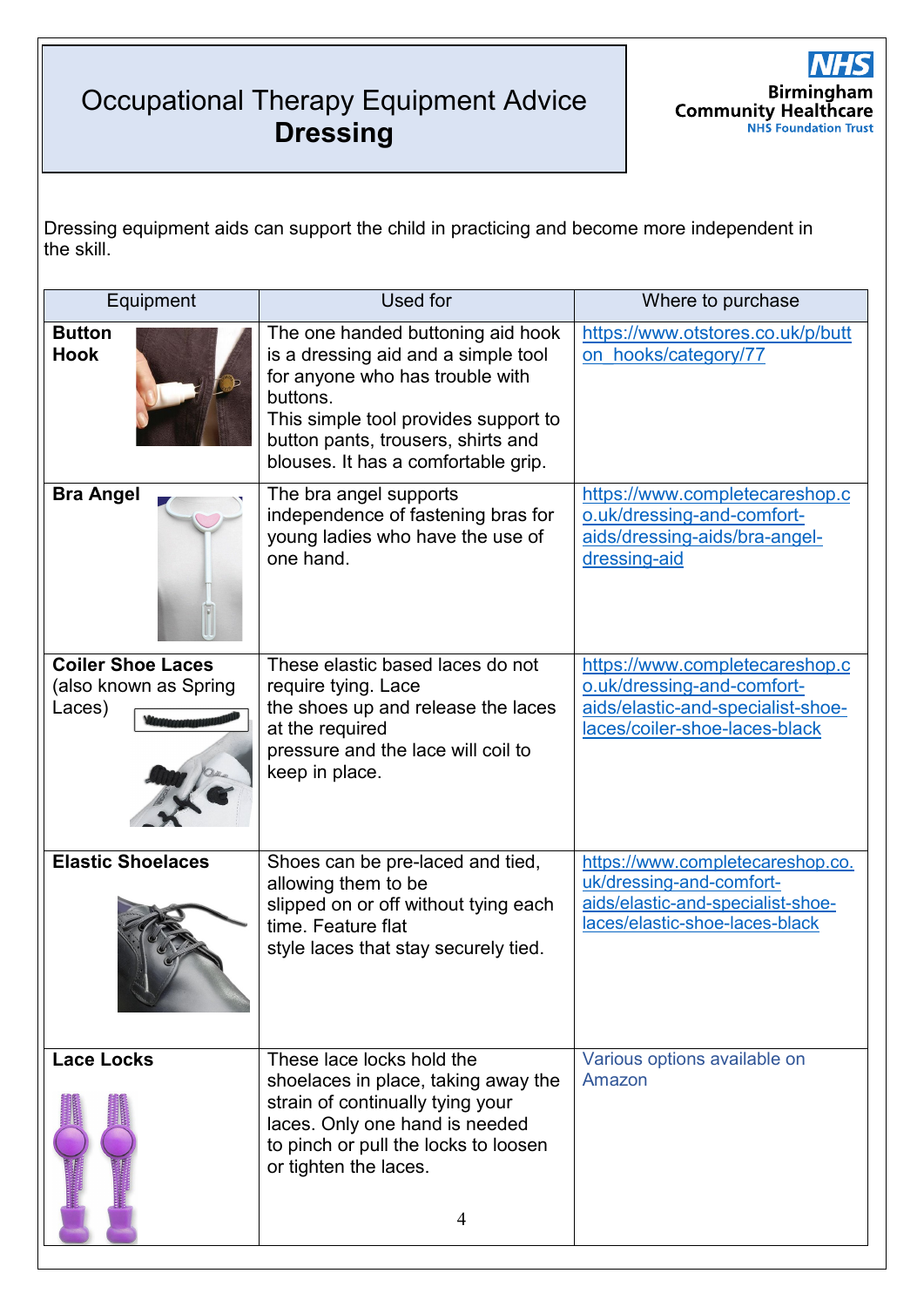# Occupational Therapy Advice Sheet **Self-Carecist Toileting Training**



There are many different skills and factors involved in the process of being able to go to the toilet independently. In order for a child to achieve success there needs to be cohesion between a variety of skill areas including balance, co-ordination, body awareness, hand function, dressing skills, sensory awareness and language skills.

- Consider if your child is ready to develop this skill
	- $\circ$  Is the child is showing some awareness of when their nappy is wet or dirty?
	- o Do they have understanding of some simple language?
- Avoid starting toilet training during major physical or emotional upheaval at home e.g. moving house, arrival of a new baby
- Make it a fun experience. Try to encourage play around using the toilet;
	- o Introducing books, magazines, a favourite toy etc…use potties for teddy so that this task can be practised in play
- Keep the potty or training toilet seat (with ring reducer) in an easily accessible place
- Take the child to have a look at the toilet. Show them how the flush works by dropping a tissue into the toilet or letting them do this. Now show the child how to use the handle and encourage them to watch the tissue disappear
- Watching other family members using the toilet helps the child see the process of actions and also dispels the myths of toilet monsters!
- Practise dressing for pulling trousers up/ down at other times to reduce pressure
- If balance is difficult, boys can start by sitting on the toilet rather than standing
- Have a routine for sitting on the toilet/potty at a regular time. Try to make using the toilet and washing hands a routine before meals
- Clean the potty contents into the toilet each time so that the child can see where it goes. During this time the child could try to pull the chain
- Use baby wipes instead of paper. If paper is preferred then try to use tissues so that the child can use two/three instead of having to work out how much toilet tissue they need

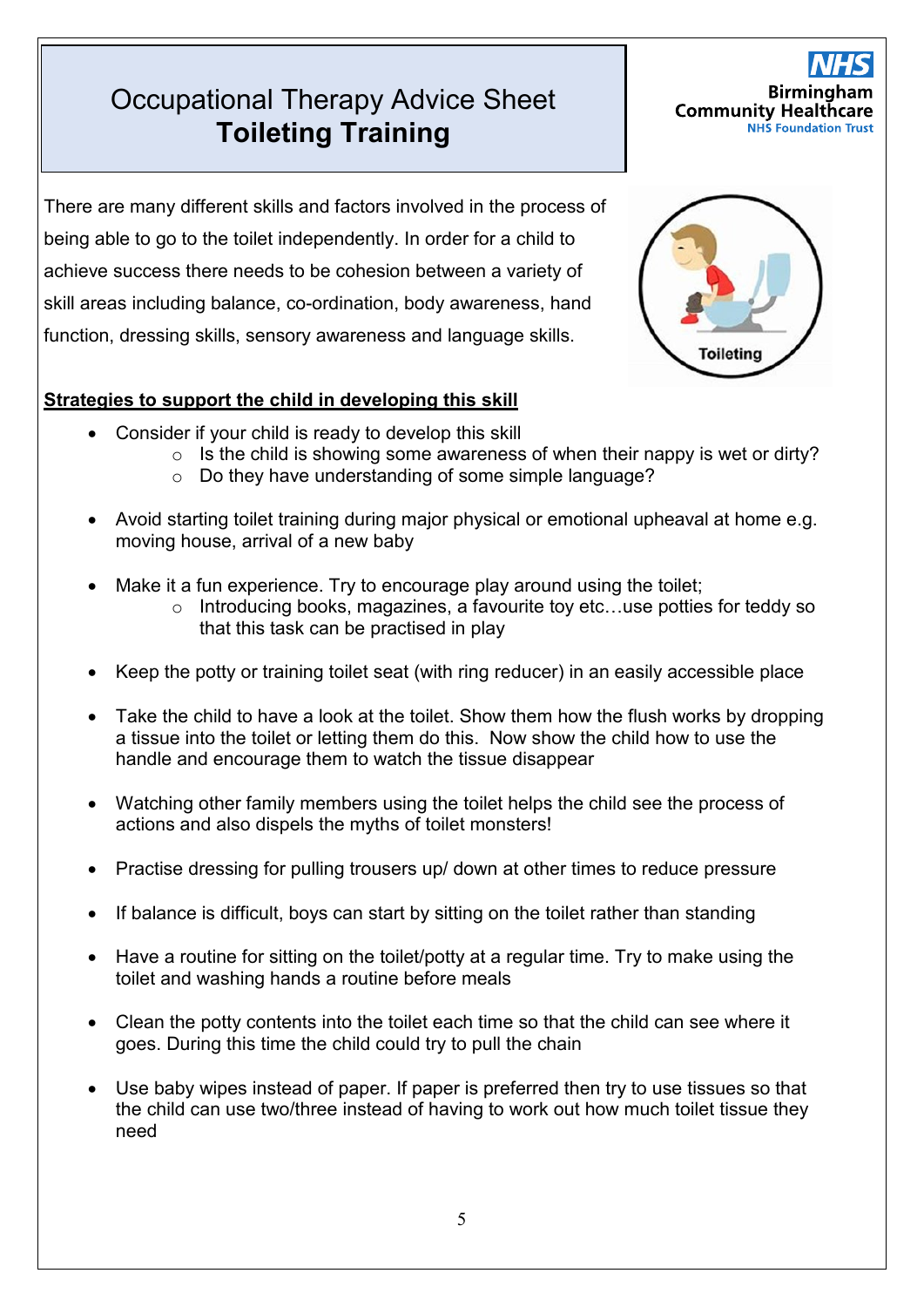

- If it is difficult for the child to aim when using the toilet try using something to aim at e.g. a piece of foil or a ping pong ball. You can also purchase toilet 'aiming' games from online retailers such as Amazon
- Keep a little plastic step handy, so that the child has a foot-rest when they sit on the toilet. This will support with getting on and off the toilet and with sitting balance
- Some children will have specific difficulties with wiping after using the toilet. Please see the 'bottom wiping' advice sheet for more information
- Talk about the stages of using the toilet and show the child how we manage them, for example:- (Use a series of pictures in the bathroom if they need help with the stages)

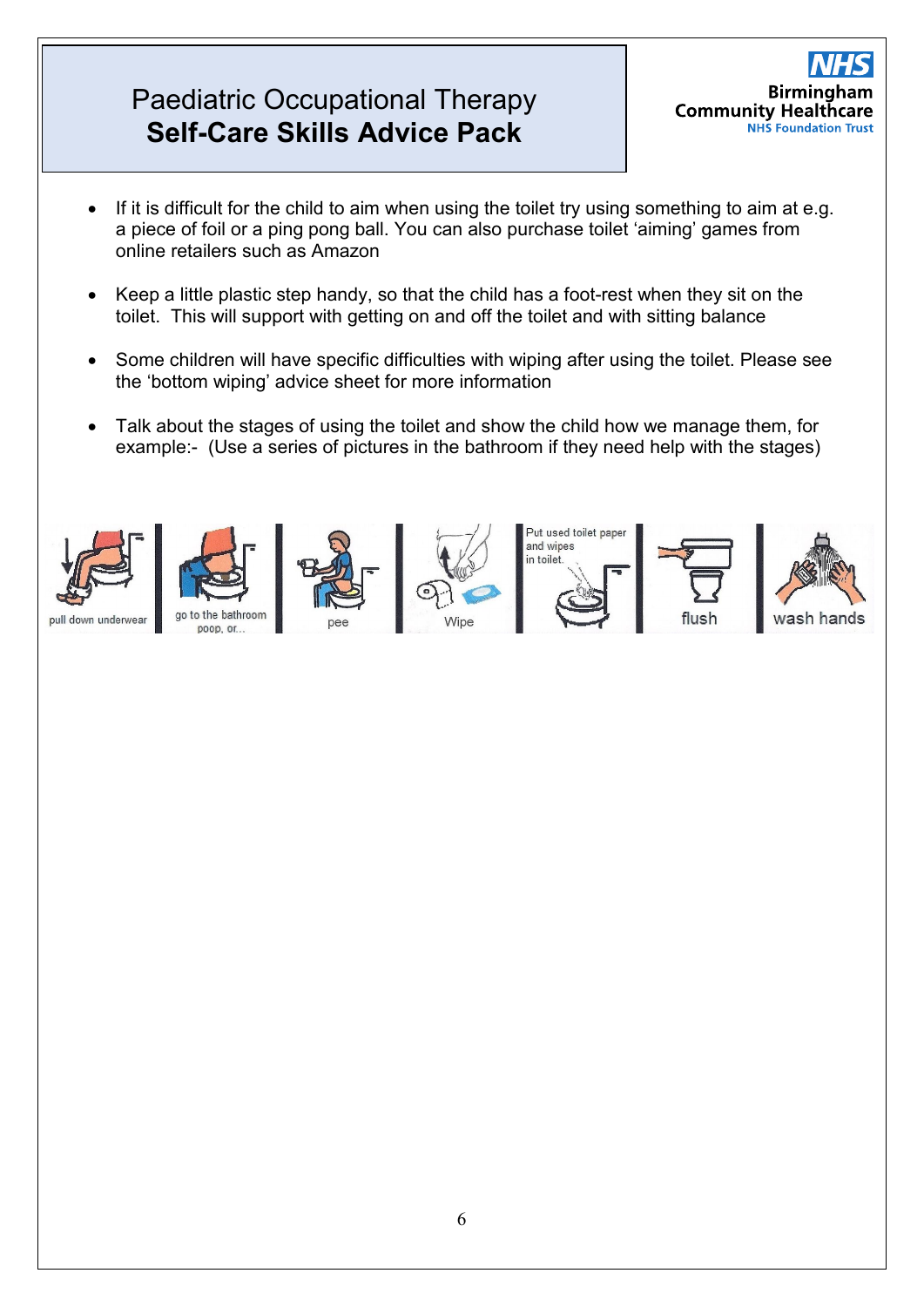# Occupational Therapy Equipment Advice **Self-Care Skills Advice Pack Toileting equipment**

A variety of toileting equipment is available via mainstream online and high street retailers. This equipment will provide additional support for the child whilst learning to use the toilet independently.

| Equipment                                                                          | Used for                                                                                                                    | Where to purchase                                                                  |
|------------------------------------------------------------------------------------|-----------------------------------------------------------------------------------------------------------------------------|------------------------------------------------------------------------------------|
| Padded<br>toilet<br>seats with<br>handles                                          | Supports the child to<br>feel more comfortable<br>and secure on the toilet                                                  | Available from a range of online and high<br>street retailers.                     |
| Family toilet<br>seats                                                             | Adult and children's<br>sized seats are<br>incorporated together to<br>allow the seat to stay in<br>place and ready for use | Available from a range of online and high<br>street retailers.                     |
| Ladder training<br>steps                                                           | Allows the child to reach<br>the toilet independently<br>when they are ready to<br>use it                                   | Available from a range of online and high<br>street retailers.                     |
| <b>Toilet steps</b>                                                                | Help children to step up<br>to access the toilet or to<br>step and reach the sink<br>for hand washing.                      | Available from a range of online and high<br>street retailers.                     |
| Modular steps<br>are also<br>available in some<br><b>High Street</b><br>retailers. | These are layers of<br>steps which join<br>together allowing the<br>height to be adjusted to<br>suit the individual user.   | https://www.completecareshop.co.uk/bat<br>hing-aids/bath-steps/stackable-bath-step |

**Birmingham** 

"HS Foundation Trust

**Community Healthcare** 

Specialist toileting equipment can be provided for children with additional needs. This is likely to require further assessment from a Social Care OT. Please consult the Occupational Therapy team for further advice.

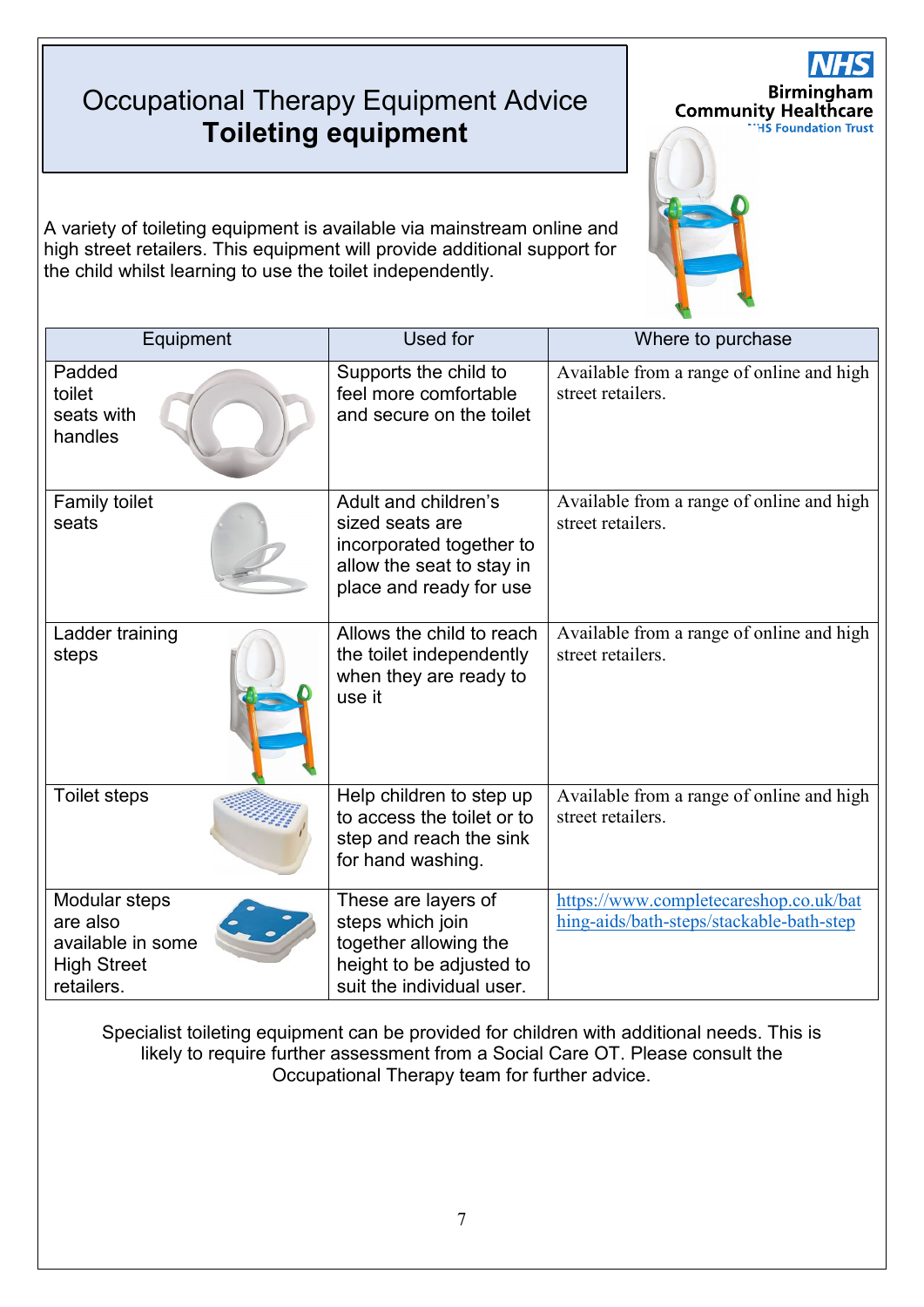# **Occupational Therapy Advice Sheet Self-Care Skills Advisory Bottom wiping**

One of the more difficult skills for children to master when using the toilet is independent bottom wiping. This is due to the task requiring a complex mix of co-ordination, balance, core stability, stereognosis (knowing what they are touching without looking) and body awareness.

## **Possible difficulties children may experience**

- **7.** Ability to balance on the toilet whilst wiping
- 8. Ability to co-ordinate their body movements to reach and wipe
- 9. Ability to feel where they need to wipe and knowing when to stop
- 10. Having an understanding of where different parts of their body is without using vision

## **Strategies to support the child in developing this skill**

- In order to make clothes easier to manage, try Velcro or poppers instead of buttons, or tie a small loop onto the zip to make pulling it easier.
- Ensure the child has something to rest their feet on to support them with balance.
- Apply the body lotion (different colours) around the child's bottom area and encourage the child to wipe that cream with a soft toilet tissue.
- Provide opportunities and allow the child times to practice when he/ she is not in a rush for school etc
- Using moist toilet tissue (Wet Ones) may be more effective. Some children are sensitive to touch and so may benefit from using extra soft toilet roll.
- Use a mirror in the bathroom to give the child an additional visual cue when wiping their bottom
- To assist with the twisting skills needed for bottom wiping, play games with a ball where the child passes it round their body swapping hands as it passes behind their back
- Play games with clothes pegs where pegs are placed on the back of the child's clothes including around their bottom area. The child has to keep their feet still whilst twisting and reaching to find and remove the pegs
- Play games where the eyes are closed and the hands have to do the work e.g. putting hand into a bag of mixed items and ask them to find the coin for example. They will have to rely on good tactile discrimination to find the right object without looking





**Birming Community Healthcare NHS Foundation Trust**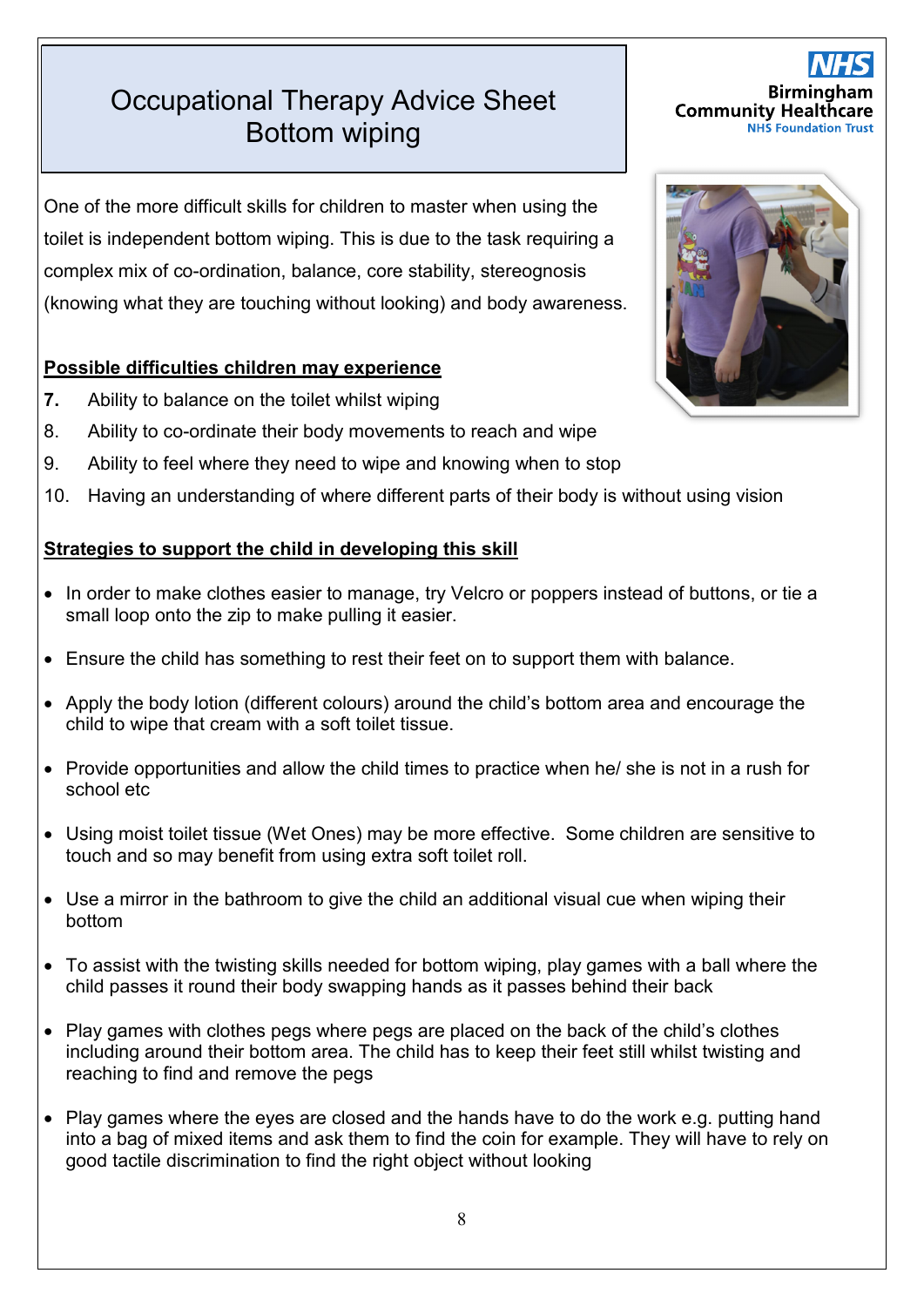## Paediatric Occupational Therapy Occupational Therapy Advice Sheet **Sleep**

Often children will have difficulty getting to sleep if they are not in a routine or have difficulty 'switching off' at night. Lack of sleep can cause social and [behavioural difficulties](http://www.ncbi.nlm.nih.gov/pubmed/16646974) and can affect learning and development. Improving sleep patterns [can](http://www.ncbi.nlm.nih.gov/pubmed/19836696) 

## **Possible difficulties children may experience**

[improve daytime functioning and decrease stress.](http://www.ncbi.nlm.nih.gov/pubmed/19836696)

- 11. Getting into a night time routine
- 12. Settling to sleep
- 13. Going to sleep and staying asleep in their own bed
- 14. Bed wetting



- Try to get into a regular routine where the child gets up and goes to bed at the same time. This will support their body clock in learning when it's time to 'switch off'
- Develop a 'calm down' routine before going to bed e.g. hot milky drink, warm relaxing bath, change into pyjamas, reading etc
- Discourage the child from drinking 1-2 hours before bed time so they don't need to get up in the night to use the toilet. Also avoid sweets or other stimulating foods 2 hours before bed time
- An hour before you want your child to go to bed, begin to slow the house down. Dim the lights, put on some calming music etc
- Consider massaging your child doing or another activity that they find calming before bed
- Avoid screen time (TV/iPad) before bed as this will inhibit the production of the sleep hormone (Melatonin)
- Make sure their room is a relaxing environment. Use calming sensory lights, night light, soft music or white noise
- In cold weather, use a beanie warmer before getting into bed to warm the sheets and make it nice and cosy
- In hot weather open the window prior to bed time or put a fan on to keep the room cool.
- Use a sleep diary to record sleep problems and note any routines, activities or foods/drinks that disrupt sleep
- Avoid daytime naps and oversleeping at weekends

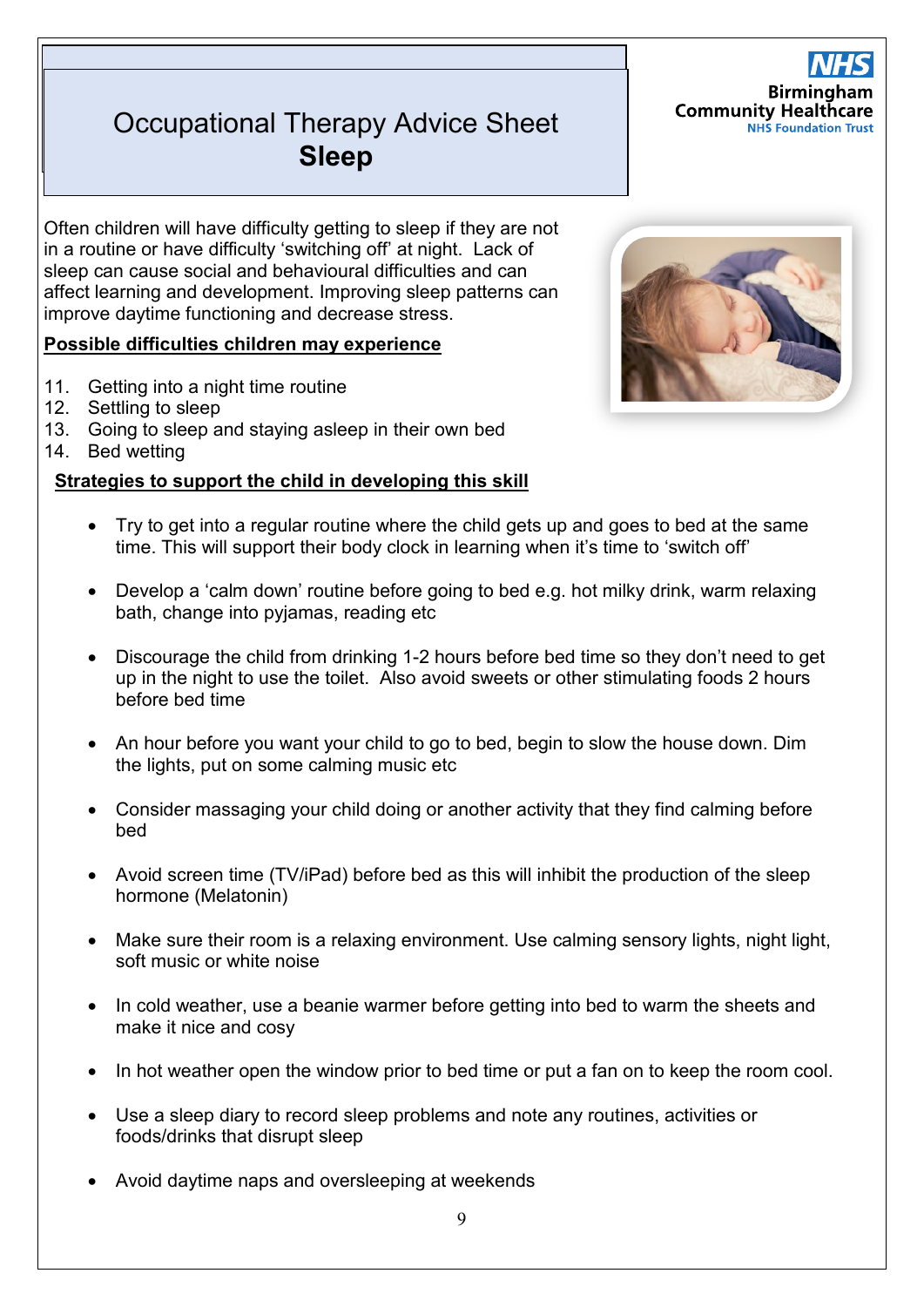

• Some children may like to have a sleep chart or record where they are rewarded for going to bed and getting up on time for a certain period of time

#### **Specific strategies for children with poor body awareness**

- Use a heavy blanket/double duvet or even a sleeping bag
- Use a double sheet and tuck it in tightly around your child and/or swaddle them
- Onesie pyjamas
- Massage/back rubs/bear hugs before bed
- Have cuddly toys/extra pillows in bed with the child
- Position the bed against the wall so your child can squash themselves against the wall if desired

## **Specific strategies for children with visual sensitivities**

- Avoidance of bright bedroom colours (use pastels), patterns or lots of pictures on the walls
- Use black out blinds
- Minimise clutter at bedtime i.e. tidying toys into box
- Bed tent
- Dim lighting as getting ready for bed

## **Specific strategies for children with touch sensitivities**

- High cotton count sheets for smoother surface
- Ensure bedding is smooth  $-e.g.$  no beads, iron-on prints etc
- Try different types of pyjamas seamless (wear inside out), silky, fleecy
- Remove any labels in sleepwear
- Massage/back rubs/bear hugs before bed

## **Specific strategies for children with noise sensitivities**

- Play white noise from a special machine or electronic music device
- Avoid ticking clocks, dripping taps, leaving devices on standby as they make a noise

Further advice can be found from the children's sleep charity website: **[www.thechildrenssleepcharity.org.uk](http://www.thechildrenssleepcharity.org.uk/)**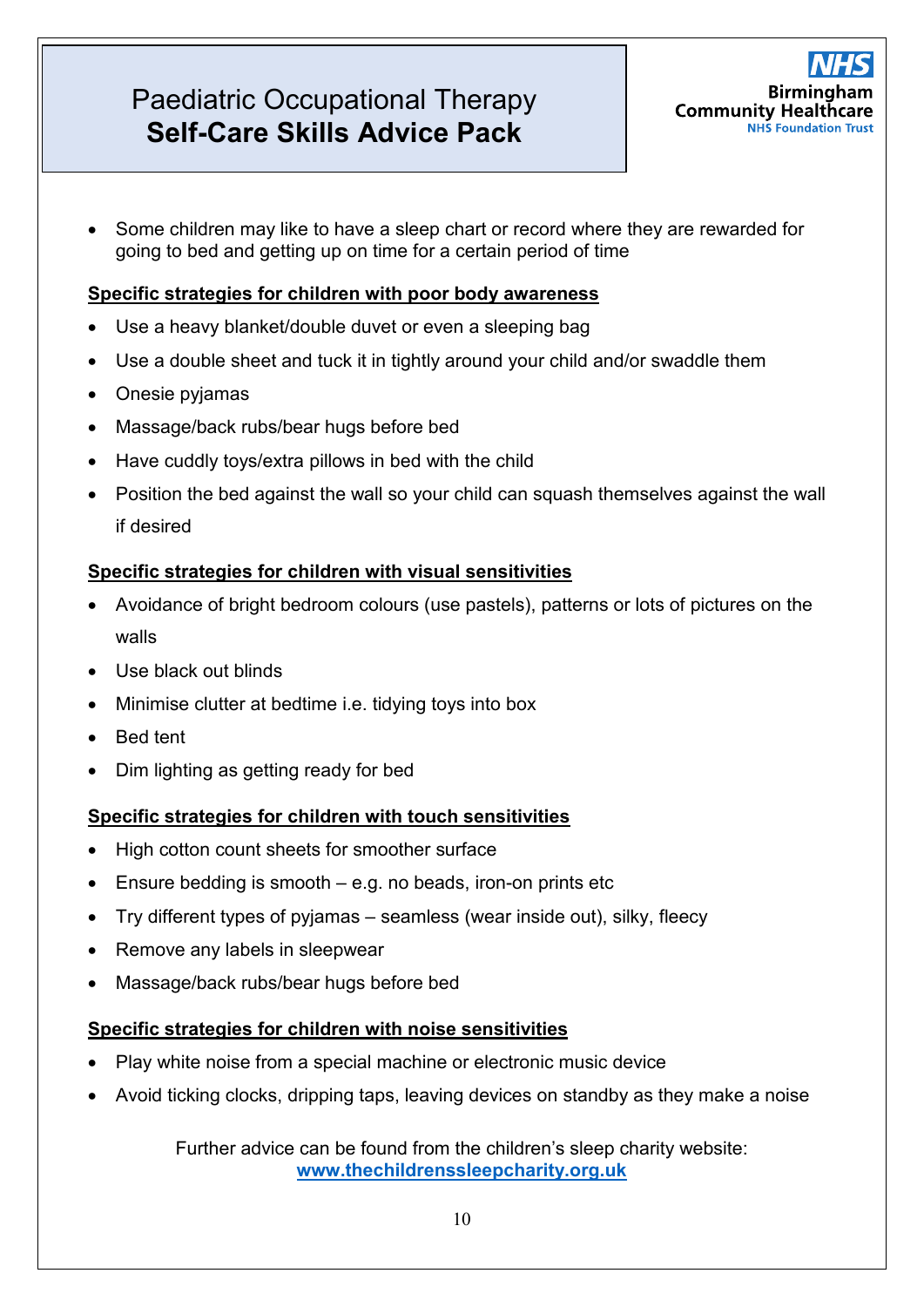# **Occupational Therapy Advice Sheet Self-Care Skills Advice Pack Cutlery Progression**

**Birmingham Community Healthcare NHS Foundation Trust** 

Mealtimes are an important aspect of family life. Children begin to develop self-feeding skills from birth. Self-feeding is a very complex task and it is common for children to have difficulty using cutlery to feed themselves. It usually takes until a child is 7 years old before they can successfully use cutlery to feed themselves without being too messy. Using a knife and fork together requires bilateral co-ordination (co-ordination of left and right side of the body).

## **Possible difficulties children may experience**

- 1. Grasping cutlery
- 2. Holding the cutlery with a 'functional grip' fingers positioned securely around the handle with index finger pointed towards the top
- 3. Loading food onto the cutlery
- 4. Bringing the food to their mouth on the cutlery
- 5. Using a knife and fork together

- Start with allowing the child to become confident in using a spoon before progressing onto a fork
- Shorter handled wide grip cutlery will be easier to manage at first
- Start by encouraging the child to stab pieces of pre-cut foods with a fork to practice the skill
- Moving onto using both a knife and fork will require more practice. Play-dough is a good food substitute to use when practicing this skill
- Various thicknesses of dough can be produced to encourage being able to cut through varying thicknesses/ textures of food. Material can be added to the dough, such as grains, seeds and/or rice
- Practise placing the knife and fork in the correct hands and talk-through what is expected. Remember to talk about 'left' and 'right' as there may be some confusion- knowing which hand is which is very useful to tasks such as using knives and forks
- Encourage pushing the fork in the dough first, then cutting with the knife. Try cutting large and small pieces

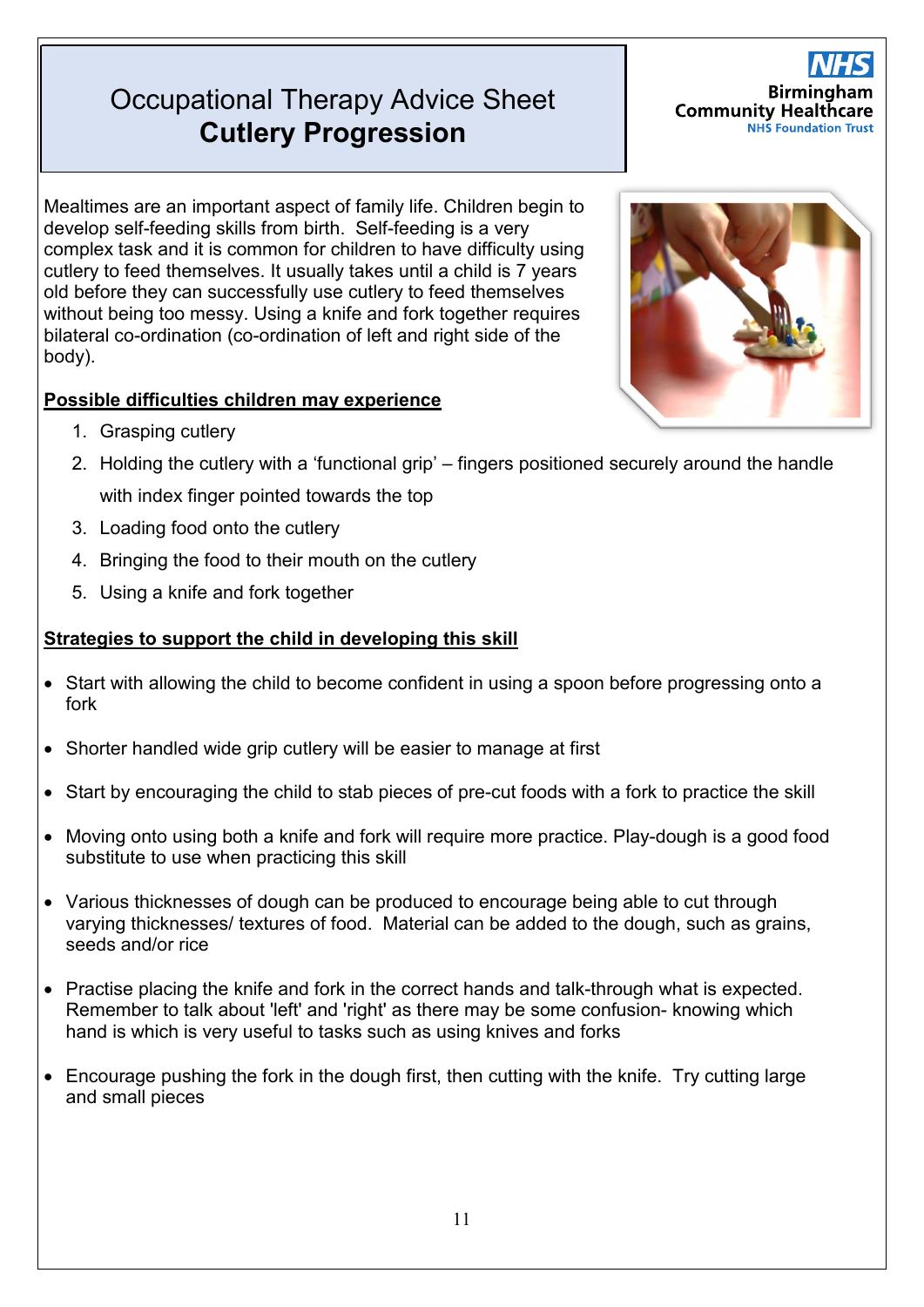# Occupational Therapy Advice Sheet **Self-Care Skills Advice Pack Meal time equipment**

Using conventional cutlery is not always comfortable or easy, especially if the child has limited grip or weak hands. Trialling the use of adaptive cutlery (below) can allow the child to get used to using cutlery and develop the skill of independent feeding.

| Equipment                                   | Used for                                                                                                                                                                                                                                                                                                                                                                                       | Available from                                                                                              |
|---------------------------------------------|------------------------------------------------------------------------------------------------------------------------------------------------------------------------------------------------------------------------------------------------------------------------------------------------------------------------------------------------------------------------------------------------|-------------------------------------------------------------------------------------------------------------|
| <b>Caring Cutlery</b>                       | Contoured handles to<br>support grip, indents to<br>provide a cue for index<br>isolation.                                                                                                                                                                                                                                                                                                      | https://www.completecareshop.co.uk/eati<br>ng-aids/junior-caring-cutlery/junior-<br>caring-cutlery-full-set |
| Nanna<br><b>Manners</b>                     | Moulded and shaped<br>handles to support little<br>hands in holding cutlery<br>independently.                                                                                                                                                                                                                                                                                                  | https://www.nanasmanners.com/                                                                               |
| Easi-eater<br>cutlery                       | Head of cutlery is angled<br>so that limited movement<br>is required to bring the<br>food up to mouth. Some<br>forms are set and other<br>options are mouldable.                                                                                                                                                                                                                               | https://www.essentialaids.com/easi-<br>eaters-curved-utensils.html                                          |
| Easi-grip<br>and Ultra-<br>light<br>handles | Foam handles that can be<br>placed on cutlery to<br>improve grip, ideal for<br>those that have reduced<br>grip                                                                                                                                                                                                                                                                                 | https://www.otstores.co.uk/c/kitchen_dini<br>ng/cutlery                                                     |
| Knork Knife &<br>Fork<br>Combination        | Designed for one handed<br>eating, the knork is both a<br>fork and knife combined<br>as one. Its innovative<br>design has a balanced<br>handle and finger platform<br>that provides stability and<br>comfort. The bevelled<br>edge of the outer prong<br>provides highly effective<br>cutting without being<br>sharp to the touch by<br>using a rocking motion on<br>the curved outside prong. | https://www.completecareshop.co.uk/kitc<br>hen-aids/kitchen-knives-and-<br>utensils/knork-fork-combination  |



**Birmingham**<br>Community Healthcare<br>**NHS Foundation Trust**